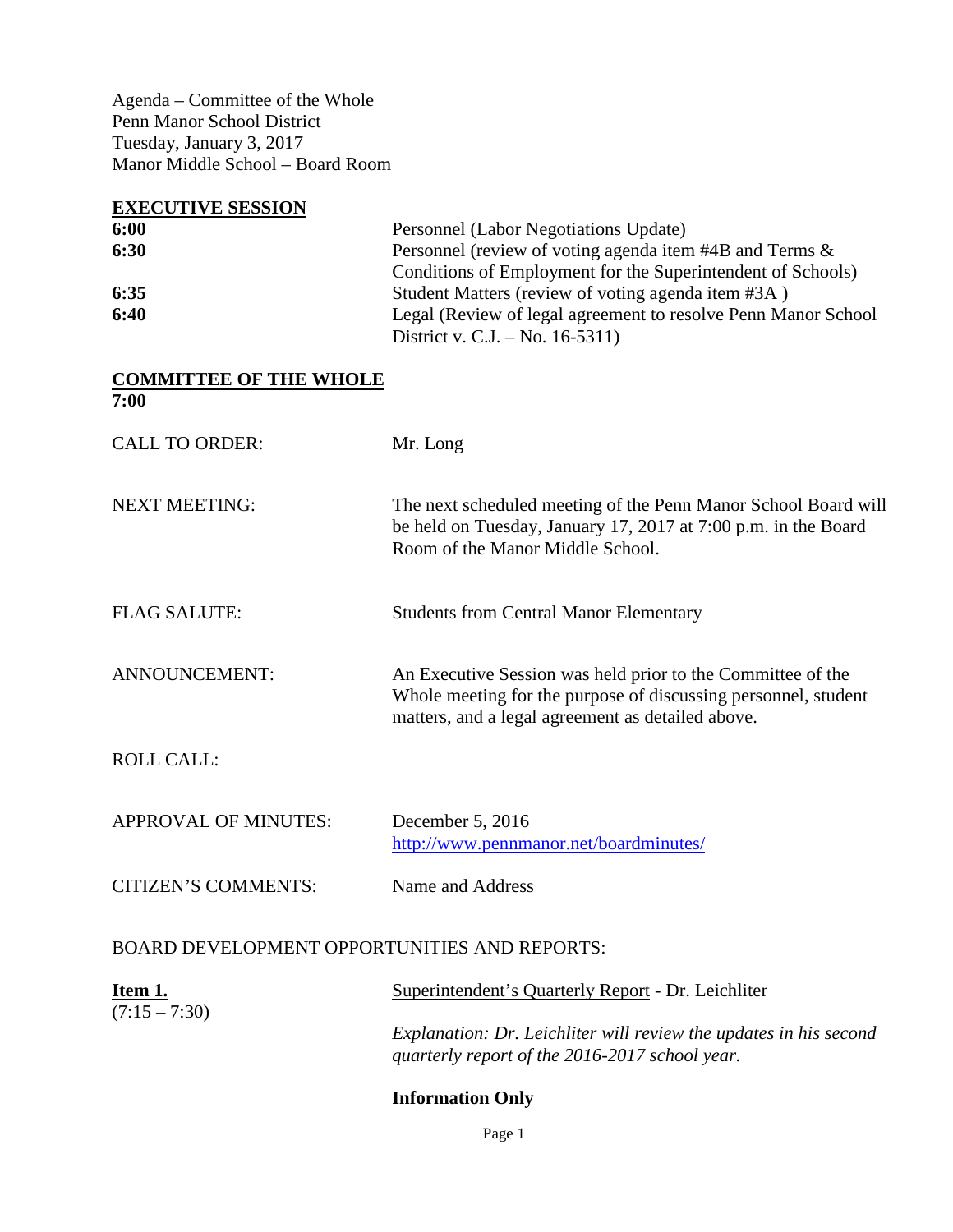| <u>Item 2.</u><br>$(7:30 - 7:40)$ | Update on Cyber Charter & PM Virtual Enrollments -<br>Dr. Leichliter & Mr. Reisinger                                                                                  |  |  |  |
|-----------------------------------|-----------------------------------------------------------------------------------------------------------------------------------------------------------------------|--|--|--|
|                                   | Explanation: Dr. Leichliter and Mr. Reisinger will discuss student<br>enrollments in both external cyber schools as well as the Penn<br>Manor Virtual School program. |  |  |  |
|                                   | <b>Information Only</b>                                                                                                                                               |  |  |  |
| <b>Item 3.</b><br>$(7:40-7:55)$   | Enrollment Update - Dr. Egan                                                                                                                                          |  |  |  |
|                                   | Explanation: Dr. Egan will review current enrollment numbers in<br>the elementary schools and discuss the implications.                                               |  |  |  |
|                                   | <b>Information Only</b>                                                                                                                                               |  |  |  |
| <b>Item 4.</b><br>$(7:55 - 8:05)$ | Textbook Timeline for 2016-2017 - Dr. Egan                                                                                                                            |  |  |  |
|                                   | Explanation: Dr. Egan will discuss the timeline for textbooks and<br>anticipated purchases.                                                                           |  |  |  |
|                                   | <b>Information Only</b>                                                                                                                                               |  |  |  |
| <b>Item 5.</b><br>$(8:05 - 8:15)$ | Appointment of Committees - Mr. Long                                                                                                                                  |  |  |  |
|                                   | Explanation: Mr. Long will review the list of committee assignments<br>for the 2017 calendar year. He will include both board and president<br>appointed positions.   |  |  |  |
|                                   | Approval for Placement on January 3, 2017 Voting Agenda                                                                                                               |  |  |  |
| <u>Item 6.</u>                    | <b>Lancaster County CTC Budget – Mr. Straub &amp; Dr. Leichliter</b>                                                                                                  |  |  |  |
| $(8:15 - 8:30)$                   | Explanation: Mr. Straub and Dr. Leichliter will present the proposed<br>CTC budget for the 2017-2018 school year.                                                     |  |  |  |
|                                   | Approval for Placement on January 17, 2017 Voting Agenda                                                                                                              |  |  |  |
| Item 7.<br>$(8:30 - 8:40)$        | Employee Health Care Cooperative (EHCC) Amended Agreement -<br>Mr. Johnston                                                                                           |  |  |  |
|                                   | Explanation: Mr. Johnston will present proposed amendments to the<br>EHCC agreement.                                                                                  |  |  |  |
|                                   | Approval for Placement on January 3, 2017 Voting Agenda                                                                                                               |  |  |  |
| <b>ADJOURNMENT</b>                |                                                                                                                                                                       |  |  |  |
|                                   | Page 2                                                                                                                                                                |  |  |  |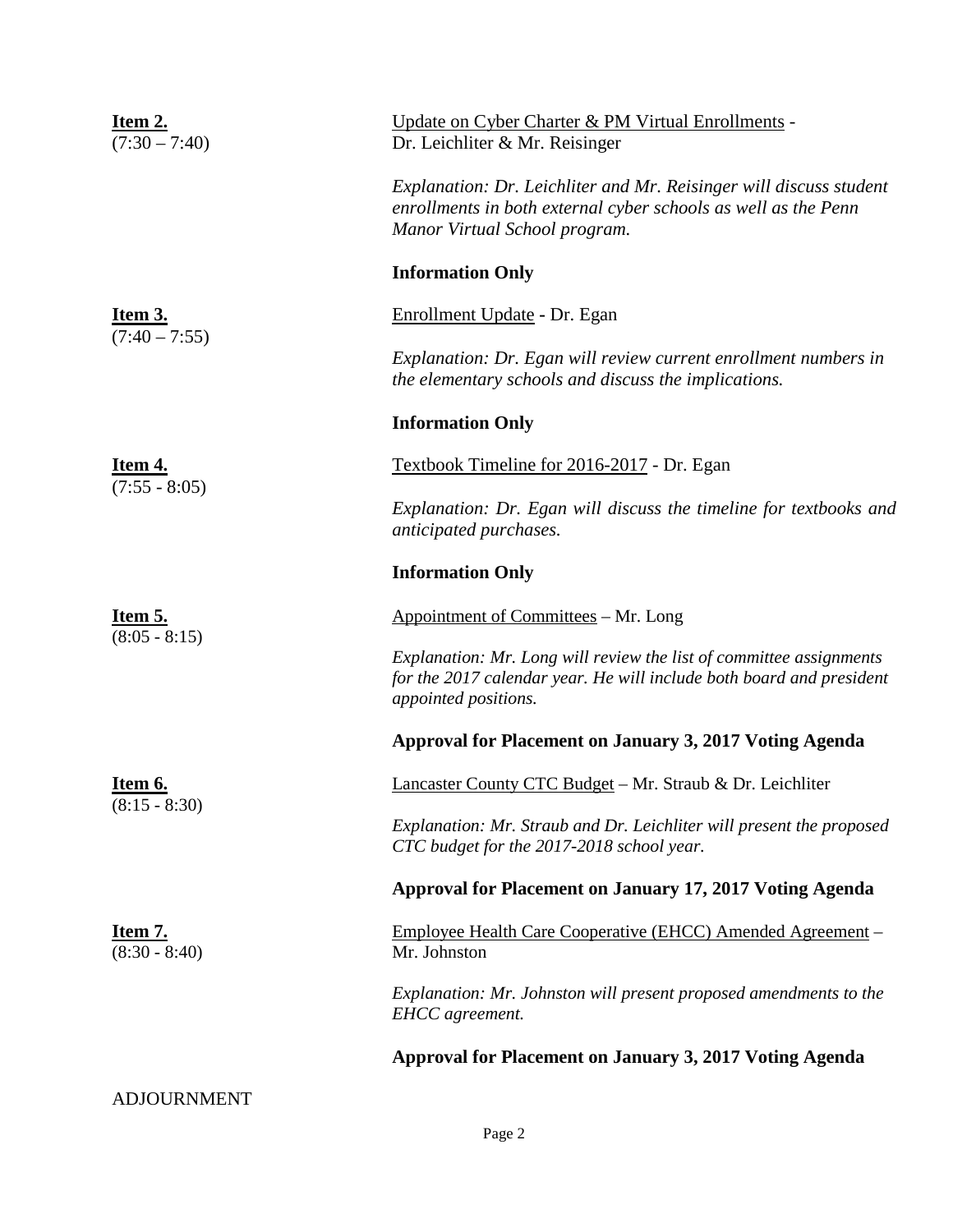## SCHEDULING AN APPEARANCE ON THE AGENDA

Any district resident or taxpayer wishing to address the Board of School Directors may do so at each meeting during the agenda item titled Citizen's Comments. At this time the chair will ask if any district resident or taxpayer wishes to address the Board of School Directors. If so, the following procedures shall be followed:

- The resident or taxpayer wishing to speak will be recognized by the chair and then state his/her name and address.
- The speaker may choose to speak at that time or request a delay until specific agenda item is before the Board of School Directors for consideration.
- Comments shall be limited to no more than five minutes.
- The chair may limit repetitive comments.
- The right to comment is for the purpose of addressing the Board of School Directors, not for asking questions of the directors or persons employed by the Penn Manor School District.
- Vulgar, abusive, obscene, profane language, defamatory remarks will not be permitted.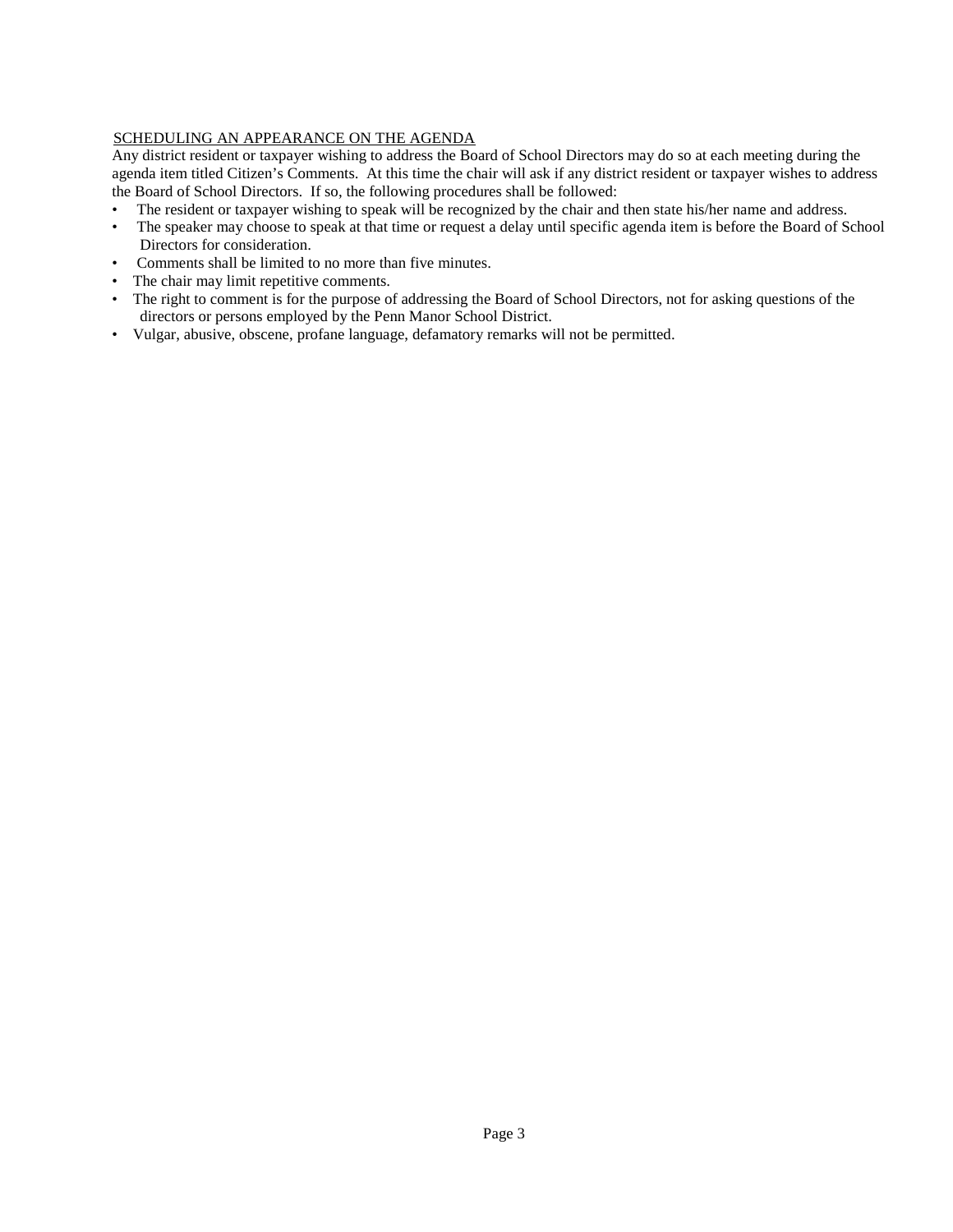Agenda – School Board Meeting Penn Manor School District Tuesday, January 3, 2017 Manor Middle School – Board Room At Conclusion of the Committee of the Whole

CALL TO ORDER:

MOMENT OF SILENCE Mr. Long NEXT MEETING: The next scheduled meeting of the Penn Manor School Board will be held on Tuesday, January 17, 2017 following the Committee of the Whole meeting. ANNOUNCEMENT: An Executive Session was held prior to the Committee of the Whole meeting for the purpose of discussing personnel, student matters, and a legal agreement as detailed on the Committee of the Whole agenda.

ROLL CALL:

CITIZEN'S COMMENTS:

APPROVAL OF MINUTES: December 5, 2016

<http://www.pennmanor.net/board/minutes/>

SUPERINTENDENT'S REPORT:

TREASURER'S REPORT: November 2016

PAYMENT OF BILLS: November 2016

<http://www.pennmanor.net/blog/category/tr/>

| <b>General Fund</b>          | S  | 3,181,390.54 |
|------------------------------|----|--------------|
| Food Service Fund            | \$ | 152,503.93   |
| Capital Reserve Fund         | \$ | 11,087.00    |
| 2015 Construction Fund       | \$ | 14,214.25    |
| 2016 Construction Fund       | S  | 1,291,845.83 |
| <b>Student Activity Fund</b> | S  | 147,468.43   |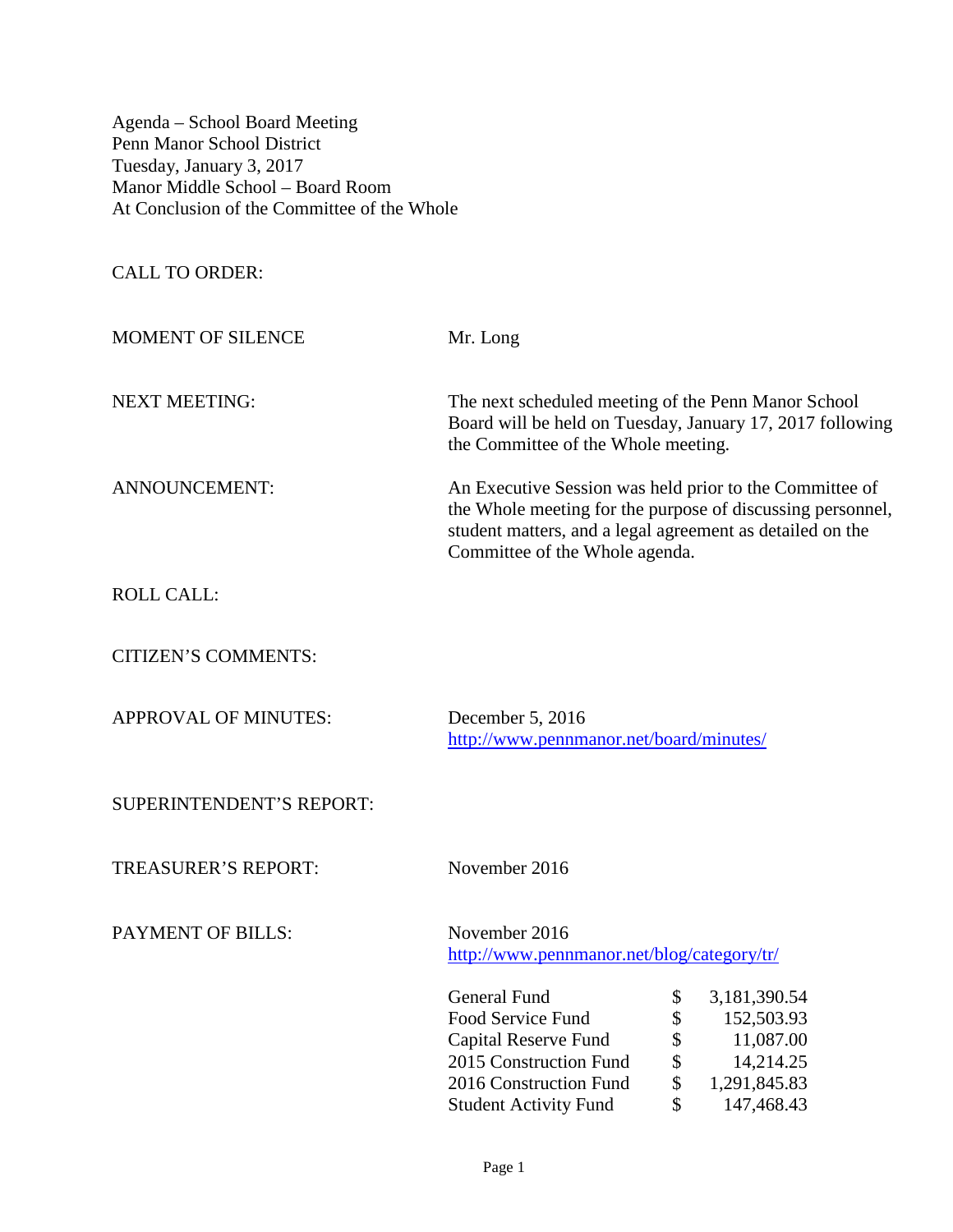# **Item 1. Review of School Board Meeting Agenda** – Mr. Long

## **Item 2. Consent Agenda for the Committee of the Whole Meeting** – **The committee is recommending approval of the following: (ROLL CALL)**

A. Owner's Representative Services for the High School Renovation - Selection of Warfel Construction as per the attached agreement. (see pages 4-6)

*Explanation: After completing a Request for Proposal process (RFP), Warfel Construction is the finalist for the position of "Owner's Representative" for the upcoming Penn Manor High School Renovation/Construction process.* 

- B. Lancaster County Career & Technology Center Representatives appoint Chris Straub as representative to the Lancaster County Career & Technology Center and Joe Fullerton as alternate.
- C. Lancaster County Academy Representatives appoint Donna Wert as representative to the Lancaster County Academy Joint Operating committee and David Paitsel as alternate.
- D. Lancaster County Tax Collection Bureau Representative election of Christopher L. Johnston and Judy Duke (alternate) as representatives to the Lancaster County Tax Collection Bureau.
- E. Employee Health Care Cooperative (EHCC) Amended Agreement amended as presented.

# **Item 3. Consent Agenda for Administrative Actions – The administrative staff is recommending approval of the following: (ROLL CALL)**

- A. Judicial Review Committee Actions as cited (enclosure)
- B. JAMF Software License Agreement in the amount of \$2,512.00 for a one –year period effective January 9, 2017 (see page 7)

*Explanation: The agreement is for a software management suite in use across the district network since 2007. A total of 157 staff Mac laptops are covered under this agreement.*

- C*.* Legal agreement with family of a special education student.
- D. McCarty & Son, Inc. HS Football Field Lighting in the amount of \$4,952.00 (see page 8)

*Explanation: Replace defective light panel at high school football field*

E. Hummer Turfgrass System – JV Baseball Field in the amount of \$3,852.00 (see page 9)

*Explanation: the pitcher's mound on the JV baseball field at Comet Field needs to be rebuilt per PIAA specifications.*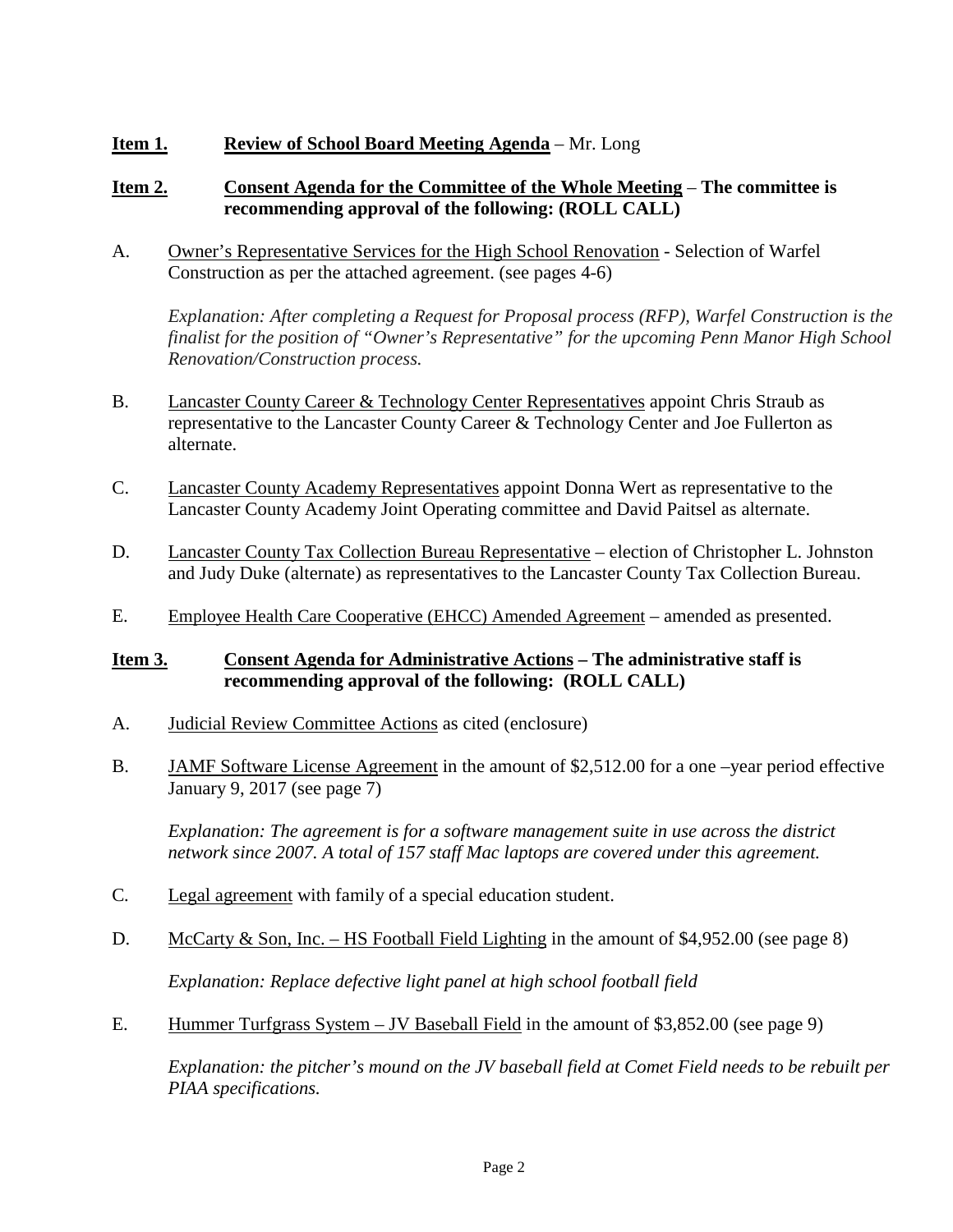# **Item 4. Consent Agenda for Personnel – The administrative staff is recommending approval of the following: (ROLL CALL)**

- A. Employment and Change in Status of the individuals listed per the effective date for the 2016- 2017 school year (see pages 10-11)
- B. Leave to the individuals according to the terms listed:

Professional Employees

*Employee F27* – Family Medical - on or before February 6, 2017 – April 30, 2017 Child Rearing - May 1, 2017 – end of 2016-2017 school year *Employee F28* – Intermittent Family Medical - December 17, 2016 – January 16, 2017 Family Medical - January 17, 2017 – January 18, 2018 *Employee F29* – Child Rearing - January 17, 2017 – end of 2016-2017 school year *Employee F30* – Child Rearing - January 5, 2017 – end of 2016-2017 school year *Employee F31* – Family Medical - January 24, 2017 – April 24, 2017 approximately

Classified Employees

*Employee F32* – Family Medical - October 31, 2016 – December 19, 2016 [half-days] *Employee F33* – Family Medical - May 9, 2016 – September 4, 2016

C. Resignation of the individuals listed per the effective date:

Cynthia M. Lonergan, High School, Social Studies teacher – effective December 16, 2016 Joan M. Manchak, Central Manor, Learning Support teacher – effective January 13, 2017 Dawn Pearce, Pequea Elementary, Health Room Nurse – effective December 9, 2016 Amber Adams, Martic Elementary, Cafeteria Aide – effective December 31, 2016 Ricky Habel, Letort Elementary, FT Custodian – effective December 23, 2016

- D. Sabbatical Change Beth A. Martin is requesting to rescind her sabbatical for second semester of the 2016-2017 school year.
- E. Athletic Worker for 2016-2017 Kelly DiCamillo
- F. Volunteer Listing for 2016-2017 (enclosure)

ADJOURNMENT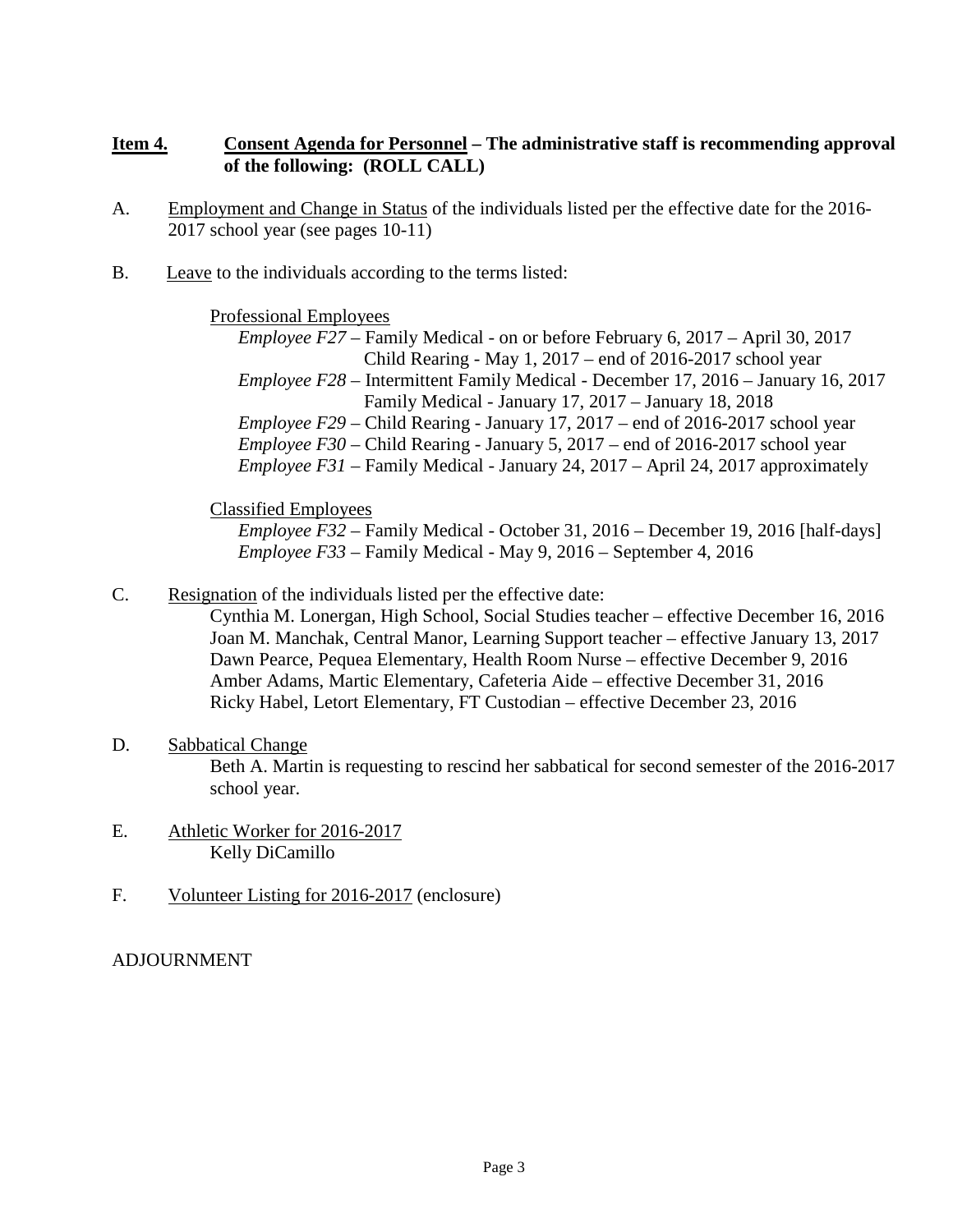## **REOUEST FOR PROPOSALS: OWNER'S REPRESENTATIVE SERVICES FOR THE RENOVATION AND CONSTRUCTION OF PENN MANOR HIGH SCHOOL**

## **Part III: Written Agreement Between Penn Manor School District and Owner's Representative**

This written agreement (the "Agreement") is between Penn Manor School District (the "School District" or "Owner") and Warfel Construction Company (the "Owner's Representative"). The foregoing parties, in exchange for mutual consideration and intending to be legally bound, hereby agree to the following terms and conditions of contract.

 $1<sub>1</sub>$ The School District engages the Owner's Representative to serve as the Owner's Representative for the renovation and construction of Penn Manor High School (the "Project").

2. The Owner's Representative shall request copies of all pertinent Project documentation and other information necessary for the Owner's Representative to perform its duties under this Agreement, and the School District shall provide any such documents and other information that is in its possession. The Owner's Representative agrees to maintain confidentiality with regard to any non-public information provided to it pursuant to this Agreement.

 $3<sub>1</sub>$ The scope of services to be provided by the Owner's Representative on the Project (the "Scope of Services") is set forth in Part II of the Request for Proposal for Owner's Representative Services for the Renovation and Construction of Penn Manor High School.

 $\overline{4}$ . The Owner's Representative shall receive the following fee for providing its services, and acknowledges that such fee is adequate for the Owner's Representative to fulfill its Scope of Services in accordance with this Agreement:

#### A. Pre-Construction (from Design Development through award of bids)

A lump sum fee of \$100,092, to be paid in 22 equal monthly installments of \$4.550 (with the exception of the  $22^{nd}$  payment in the amount of \$4542), for services commencing March 1, 2017, and ending December 31, 2018.

The foregoing lump sum fee includes Item A.5 from the RFP Scope of Services, "Comment on Construction Documents with Regard to Constructability."

In the event pre-construction services extend for a longer period than identified above. there shall be no additional fee unless the parties agree that such additional period results in a substantial increase in the number of hours incurred by the Owner's Representative. without any fault by the Owner's Representative, in which event the parties shall negotiate an additional fee.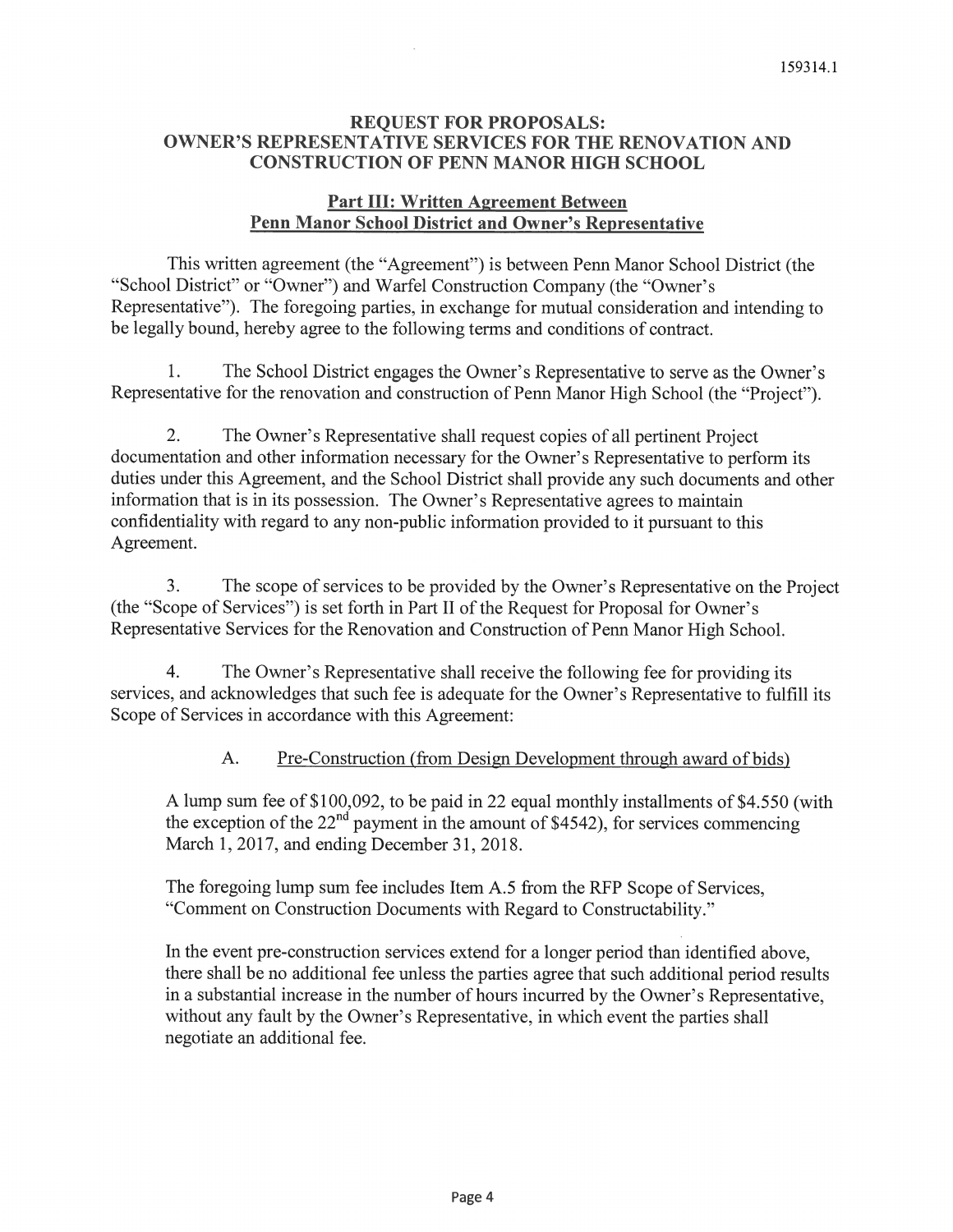#### $B.$ Construction Phase (from notices to proceed through final completion)

A monthly fee of \$37,669 from the date notices to proceed are issued to Contractors through the date to be identified in the bidding documents for substantial completion, plus a lump sum fee of \$28,480 from the date of substantial completion through the date of final completion.

In the event there is delay in achieving substantial completion, there shall be no additional fee unless the parties agree that such delay results in a substantial increase in the number of hours incurred by the Owner's Representative, without any fault by the Owner's Representative, in which event the parties shall negotiate an additional fee.

#### $C_{\cdot}$ After Final Completion

Other than for the exceptions identified in Section C of Part II, Scope of Services, the Owner's Representative shall receive a fee based upon (a) the number of hours incurred in providing Additional Services after final completion of the Project, and (b) the hourly rates agreed upon in the rate sheet attached to this Agreement.

#### D. **Additional Services**

For other Additional Services identified in Item B.2 and Section D of Part II, Scope of Services, the Owner's Representative shall receive a fee based upon (a) the number of hours incurred in providing Additional Services on the Project, and (b) the hourly rates agreed upon in the rate sheet attached to this Agreement.

5. The School District will not reimburse the Owner's Representative for any out-ofpocket costs or other expenses, unless expressly agreed-upon in writing.

6. Invoices shall be submitted on a monthly basis, and undisputed invoices are due and payable within 10 days of School Board approval.

 $7.$ The Owner's Representative shall perform its duties under this Agreement with at least the skill and care consistent with the skill and care customarily exercised by others providing similar services under similar circumstances. The Owner's Representative shall not be liable to the School District for errors and omissions of other parties, so long as the Owner's Representative fulfills its duties pursuant to this Agreement.

8. The Owner's Representative shall comply with all applicable laws, regulations, ordinances and School District policies and procedures, including obtaining and providing to the School District all necessary background checks and clearances for employees of the Owner's Representatives coming on-site to the Project.

9. This Agreement shall be binding upon the parties hereto and each of their successors and permitted assigns. This Agreement may not be assigned by either party without the prior written consent of the other party.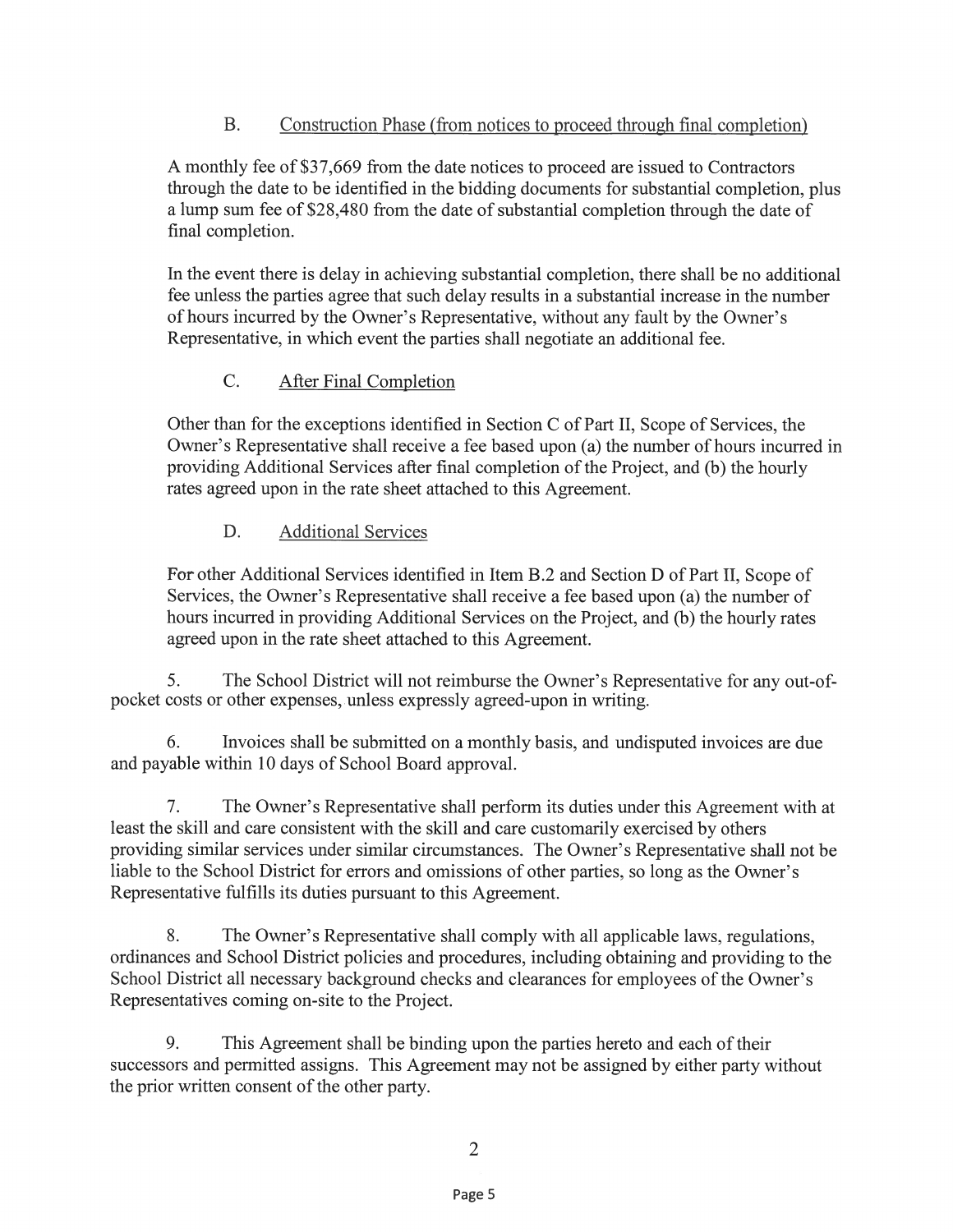The Owner's Representative is an independent contractor, and nothing in this  $10<sub>1</sub>$ Agreement shall be construed as creating any employer/employee, partnership, joint venture or other such relationship between the parties.

11. The School District may terminate this Agreement by providing the Owner's Representative with thirty (30) days prior written notice, except the School District may also terminate this Agreement for a breach of this Agreement that is not remedied within 7 days of receipt of written notice identifying such breach.

The Owner's Representative shall not replace individuals assigned to this Project 12. without the express consent of the School District, and agrees to replace any assigned individual at the request of the School District in the event the School District is dissatisfied with such individual's performance.

13. Any disputes arising from or relating to this Agreement shall be resolved in the same dispute resolution manner provided for in contracts with the Architect and Contractors. which is through litigation in the Court of Common Pleas for Lancaster County, Pennsylvania, with all parties waiving their right to a trial by jury, unless the School District selects arbitration as the means to resolve a dispute.

14. The Owner's Representative agrees to maintain general liability insurance coverage with a limit of liability equal to or exceeding \$1,000,000 per claim and \$2,000,000 aggregate, and professional liability coverage with a limit of liability equal to or exceeding \$2,000,000 per claim and aggregate, until the completion of its services under this Agreement, and with respect to professional liability insurance until five years after substantial completion. All policies shall be issued by insurance companies authorized to conduct such business in the Commonwealth of Pennsylvania and with an A.M. Best financial strength rating of at least A-. The Owner's Representative shall furnish a Certificate of Insurance to the School District setting forth the required coverages, and the Certificate shall designate the School District as a Certificate Holder and Additional Insured. Liability of the Owner's Representative to the School District with regard to any claim or action arising from the Project shall not be restricted to the limits of insurance coverage.

15. The Owner's Representative must be an equal opportunity, nondiscriminatory employer, and may not discriminate against any person or group of persons on account of race, color, religion, creed, sex, disability, national origin or any other classification protected by law.

The parties have signed below, by persons duly-authorized to bind the parties to this Agreement.

By:

Date:

Warfel Construction Company (signed by President)

By:

Penn Manor School District (signed by School Board President) Date: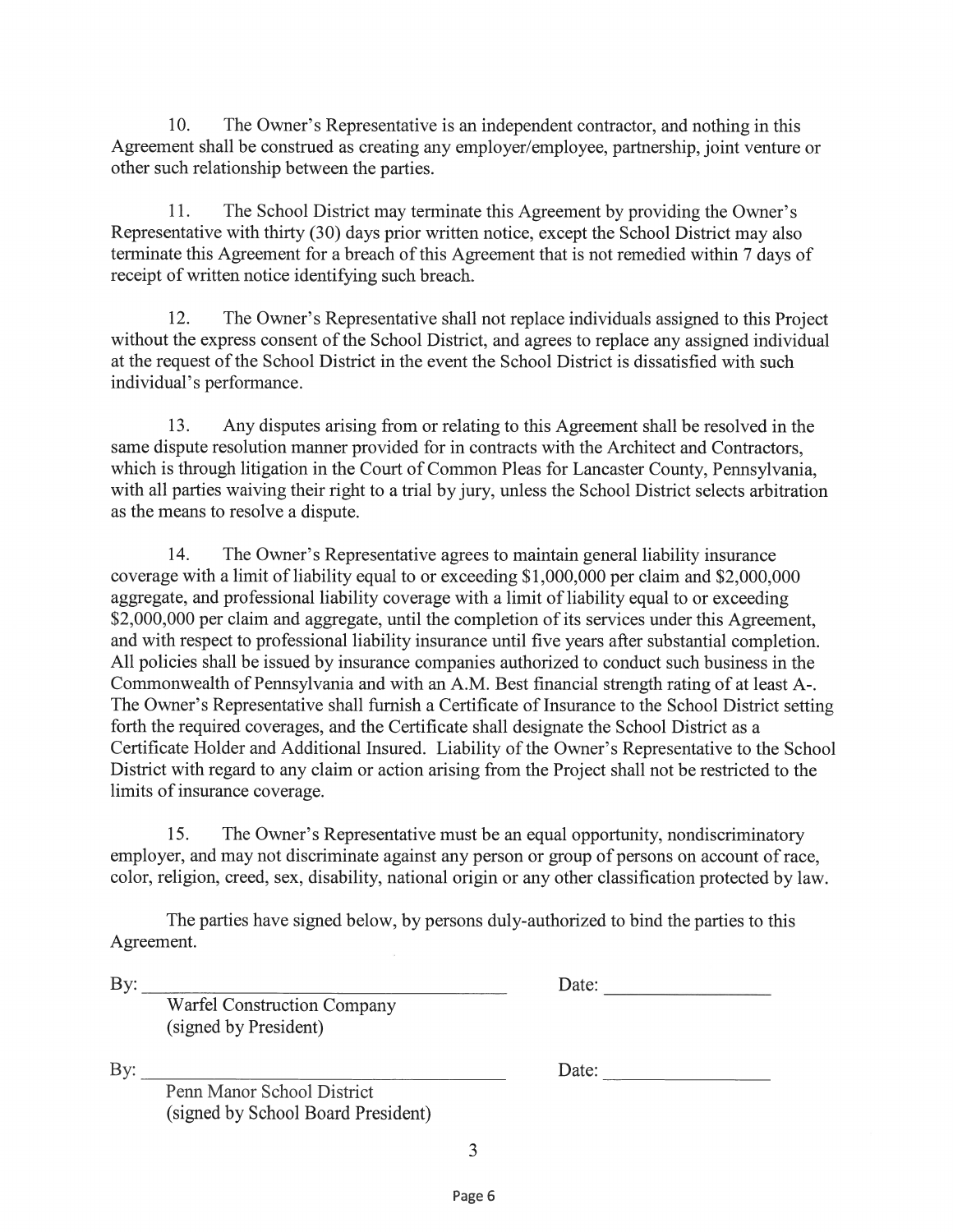Quote # Q-87868 Created Date 12/5/2016 **Expiration Date** 1/9/2017

# **Le** jamf

| Prepared By                                                   | Katie Sanford                                                                                                       |                 |                                          |                     |                              |                                                                   |                                                       |  |
|---------------------------------------------------------------|---------------------------------------------------------------------------------------------------------------------|-----------------|------------------------------------------|---------------------|------------------------------|-------------------------------------------------------------------|-------------------------------------------------------|--|
| Phone                                                         | 715-491-0893                                                                                                        |                 |                                          |                     |                              |                                                                   |                                                       |  |
| Email                                                         | katie.sanford@jamf.com                                                                                              |                 |                                          |                     |                              |                                                                   |                                                       |  |
| Fax                                                           | (612) 332-9054                                                                                                      |                 |                                          |                     |                              |                                                                   |                                                       |  |
| <b>Bill To Name</b>                                           | Penn Manor High School                                                                                              |                 |                                          | Ship To Name        |                              | Penn Manor High School                                            |                                                       |  |
| <b>Bill To</b>                                                | PO BOX 1001<br>MILLERSVILLE, PA 17551<br><b>United States</b>                                                       |                 |                                          | Ship To             |                              | 2950 Charleston Rd<br>Lancaster, PA 17603<br><b>United States</b> |                                                       |  |
| Product                                                       |                                                                                                                     | <b>SKU</b>      | Quantity                                 | Sales<br>Price      | Subtotal                     | Total<br>Price                                                    | <b>Line Item Description</b>                          |  |
|                                                               | Casper Suite for Mac OS X AM - (1-249)                                                                              | 111-003-1201-01 | 157.00                                   | <b>USD</b><br>18.00 | <b>USD</b><br>2,826.00       | <b>USD</b><br>2,826.00                                            | Renewal macOS Product<br>Maintenance and Support (AM) |  |
| Seats (1-249)                                                 | Casper Suite for Mac OS X - Additional                                                                              | 111-001-1201-01 | 9.00                                     | <b>USD</b><br>0.00  | <b>USD</b><br>0.00           |                                                                   | USD New macOS Device Licenses, EDU<br>0.00 No Fee     |  |
| Casper Suite for Mac OS X ASA -<br>Additional Seats - (1-249) |                                                                                                                     | 111-002-1201-01 | 9.00                                     | <b>USD</b><br>18.00 | <b>USD</b><br>162.00         | USD <sup>1</sup><br>162.00                                        | New macOS Product Maintenance<br>and Support (ASA)    |  |
| <b>Payment Terms</b><br>Company Address                       | <b>Net 30</b><br>JAMF Software TIN: 27-4335186<br>100 S Washington Ave #1100<br>Minneapolis, MN 55401<br><b>USA</b> |                 | <b>Total Price</b><br><b>Grand Total</b> |                     | USD 2,988.00<br>USD 2,988.00 |                                                                   |                                                       |  |

**Special Terms** The Annual Maintenance & Support in this quote is valid from 1/9/17 to 1/9/18. Annual Maintenance and Support are currently paid up through 1/9/2017.

### Terms:

Invoices are due net 30 days from receipt. Jamf is licensed exclusively under the terms and conditions set forth in the Jamf standard End User License Agreement that accompanies the software, or where applicable, a separate mutual agreement. Any inconsistent or additional terms, including those set forth on a customer purchase order (PO), are not binding on Jamf. All Services, Support, and Training are to be governed by the Terms and Conditions provided in the standard services and support documents provided on the Jamf website. In case of conflict or doubt between the End User License and Services Agreement, and any terms found on Jamf websites, the End User License and Services Agreement shall govern.

## Notes:

This price quote does not include applicable sales tax. Jamf will charge the appropriate sale tax for your location if applicable. If your purchase qualifies for a tax-exempt status, please send a copy of your "Tax Exempt Certificate" with your PO. If no certificate is received at the time of order, Jamf will charge the appropriate sales tax for your location.

## Requirements:

The following information must be provided before an order can be fulfilled: PO #, Quote Number, Jamf Representative, and a copy of a tax exemption certificate (if applicable).

Kindly submit PO's to Jamf, LLC. Should you have any queries or require further clarification, contact your Jamf Representative.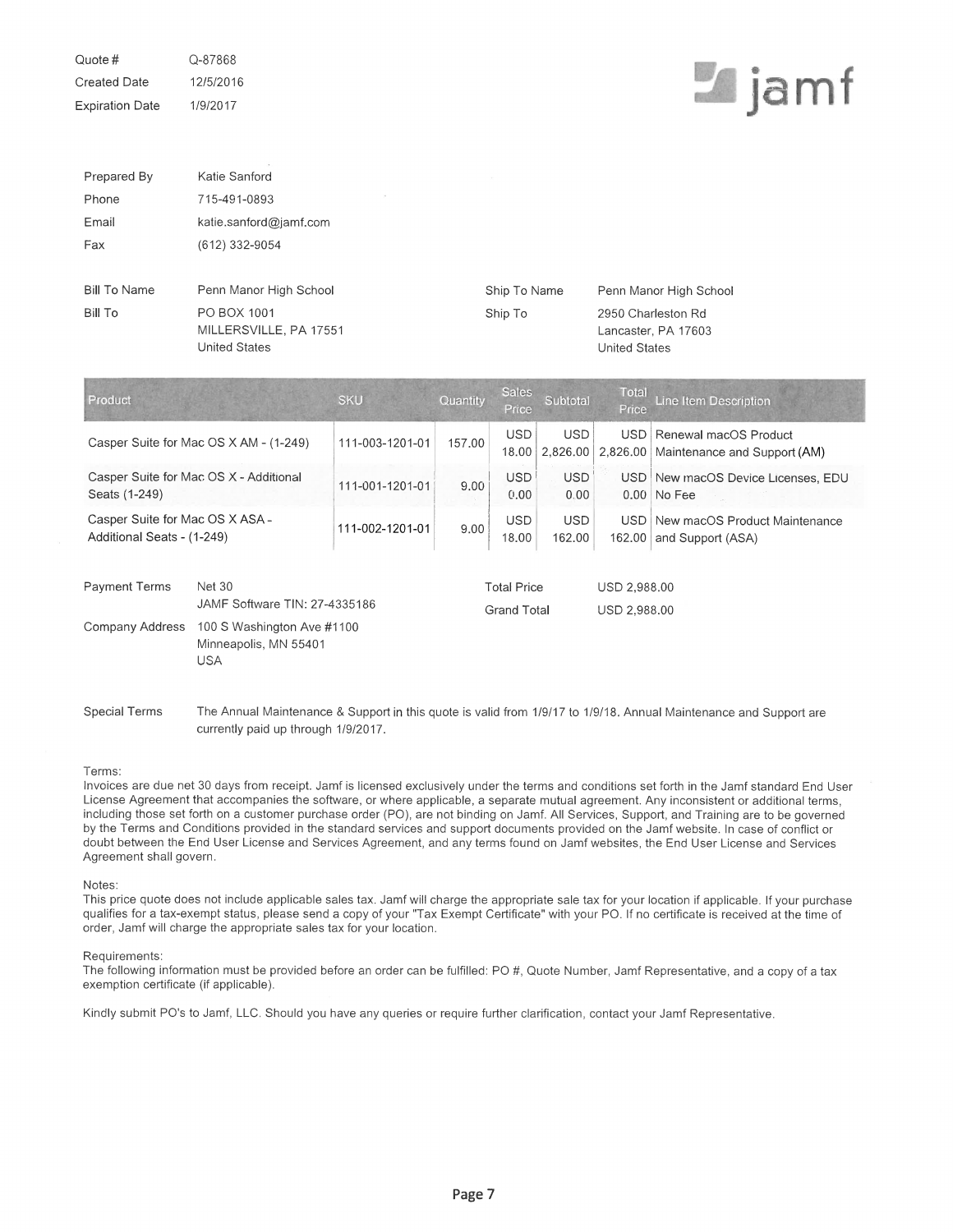|                                                                                                                                                                                                                                                                                                                                                                                                                                                                                                                                                                                                         | PROPOSAL                                                                                        | Page No.    | Οf                                 | Pages |
|---------------------------------------------------------------------------------------------------------------------------------------------------------------------------------------------------------------------------------------------------------------------------------------------------------------------------------------------------------------------------------------------------------------------------------------------------------------------------------------------------------------------------------------------------------------------------------------------------------|-------------------------------------------------------------------------------------------------|-------------|------------------------------------|-------|
| MCCARTY & SON                                                                                                                                                                                                                                                                                                                                                                                                                                                                                                                                                                                           | <b>ELECTRICAL CONTRACTORS</b><br>Commercial & Industrial                                        |             | $(717)$ 626-9580<br>(717) 721-7680 |       |
| "Quality and Pride in Workmanship"                                                                                                                                                                                                                                                                                                                                                                                                                                                                                                                                                                      | 1161 Steinmetz Road<br>Ephrata, PA 17522                                                        |             | Fax (717) 721-7696                 |       |
| <b>PBORRMaROP SCHOOL District</b>                                                                                                                                                                                                                                                                                                                                                                                                                                                                                                                                                                       | PHONE                                                                                           | <b>DATE</b> | November 28, 2016                  |       |
| 52956 Charlestown Road                                                                                                                                                                                                                                                                                                                                                                                                                                                                                                                                                                                  | PROJEC HAMFField Lighting                                                                       |             |                                    |       |
| <b>LIN STATE and AP F7663</b>                                                                                                                                                                                                                                                                                                                                                                                                                                                                                                                                                                           | <b>PROJECTLIQCATION</b>                                                                         |             |                                    |       |
| <b>ARCHITECT</b>                                                                                                                                                                                                                                                                                                                                                                                                                                                                                                                                                                                        | <b>ATTENTION</b> Chip Mathias                                                                   |             |                                    |       |
| We hereby submit specifications and estimates for:                                                                                                                                                                                                                                                                                                                                                                                                                                                                                                                                                      |                                                                                                 |             |                                    |       |
| Price quotation to replace defective panel with load contactor located next to the football field. The replace-                                                                                                                                                                                                                                                                                                                                                                                                                                                                                         |                                                                                                 |             |                                    |       |
| ment panel is Square D rated at 225 amps with an integral ASCO contactor rated at 225 amps. Key                                                                                                                                                                                                                                                                                                                                                                                                                                                                                                         |                                                                                                 |             |                                    |       |
| switch operator will be provided for control of the sports field lights. The existing conductors feeding the panel                                                                                                                                                                                                                                                                                                                                                                                                                                                                                      |                                                                                                 |             |                                    |       |
| will be reused.                                                                                                                                                                                                                                                                                                                                                                                                                                                                                                                                                                                         |                                                                                                 |             |                                    |       |
|                                                                                                                                                                                                                                                                                                                                                                                                                                                                                                                                                                                                         |                                                                                                 |             |                                    |       |
|                                                                                                                                                                                                                                                                                                                                                                                                                                                                                                                                                                                                         |                                                                                                 |             |                                    |       |
| 2016<br>DEC                                                                                                                                                                                                                                                                                                                                                                                                                                                                                                                                                                                             |                                                                                                 |             |                                    |       |
|                                                                                                                                                                                                                                                                                                                                                                                                                                                                                                                                                                                                         |                                                                                                 |             |                                    |       |
|                                                                                                                                                                                                                                                                                                                                                                                                                                                                                                                                                                                                         | Price Quotation:                                                                                |             | 4,952.00                           |       |
| Thank you for giving us the opportunity to supply you with a quote for this work.                                                                                                                                                                                                                                                                                                                                                                                                                                                                                                                       |                                                                                                 |             |                                    |       |
| We Propose hereby to furnish material and labor – complete in accordance with above specifications, for the sum of:<br>Four Thousand, Nine Hundred, Fifty-Two and 00/100                                                                                                                                                                                                                                                                                                                                                                                                                                |                                                                                                 | dollars (\$ | 4,952.00                           |       |
| Payment to be made as follows:                                                                                                                                                                                                                                                                                                                                                                                                                                                                                                                                                                          |                                                                                                 |             |                                    |       |
| All material is guaranteed to be as specified. All work to be completed in a workmanlike<br>manner according to standard practices. Any alteration or deviation from above specifications<br>involving extra costs will be executed only upon written orders, and will become an extra<br>charge over and above the estimate. All agreements contingent upon strikes, accidents or<br>delays beyond our control. Owner to carry fire, tornado and other necessary insurance.<br>Our workers are fully covered by Workman's Compensation Insurance.<br>Acceptance of Proposal The shove prices apodition | Authorized<br>Signature<br>Note: This proposal may be<br>withdrawn by us if not accepted within |             | days.                              |       |

**ACCEPTANCE OT FTOPOSAI** – The above prices, specifications and conditions are satisfactory and are hereby accepted. You are authorized to do the work as specified. Payment will be made as outlined above.

Signature \_ Page 8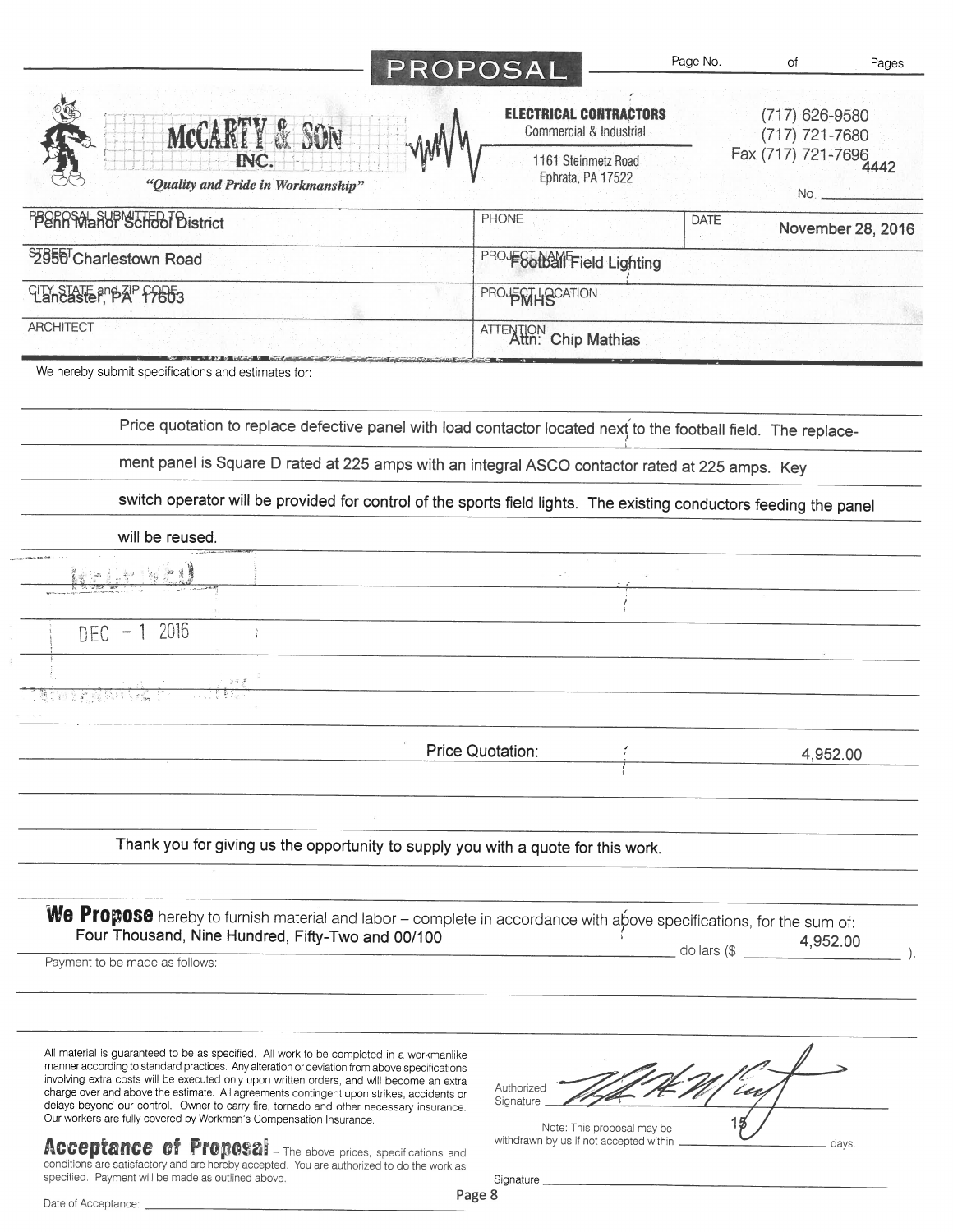

WEST COOL

**Proposal** Hummer Turfgrass Systems, Inc., Lancaster County

800-872-8873 or 717-898-5000 sales@usaturf.com

Date: December 15, 2016

To: Jim Zander Penn Manor Baseball Izander44@aol.com

## **Pitcher's Mound Renovation**

- 1. Layout a PIAA spec pitcher's mound, 10" above home plate
- 2. Remove the existing grass and soil from an 8' wide border around the pitcher's mound
- 3. Level the area around the pitcher's mound to provide a smooth transition between the mound and the surrounding grass
- 4. Install clay in the landing area and table of the mound
- 5. Shape the slope and the table of the mound
- 6. Install sod around the mound
- 7. Roll the sod
- 8. Perform clean up of the work area

Cost: \$3,852.00

Hummer Turfgrass Systems, Inc.

Authorized Signature

Note: This quote is valid for 60 days from the above date.



http://usaturf.com FAX 717-898-0770

1527 South Colebrook Rd., Manheim, PA 17545

45 Years of Service

 $12/15/16$ Date

Date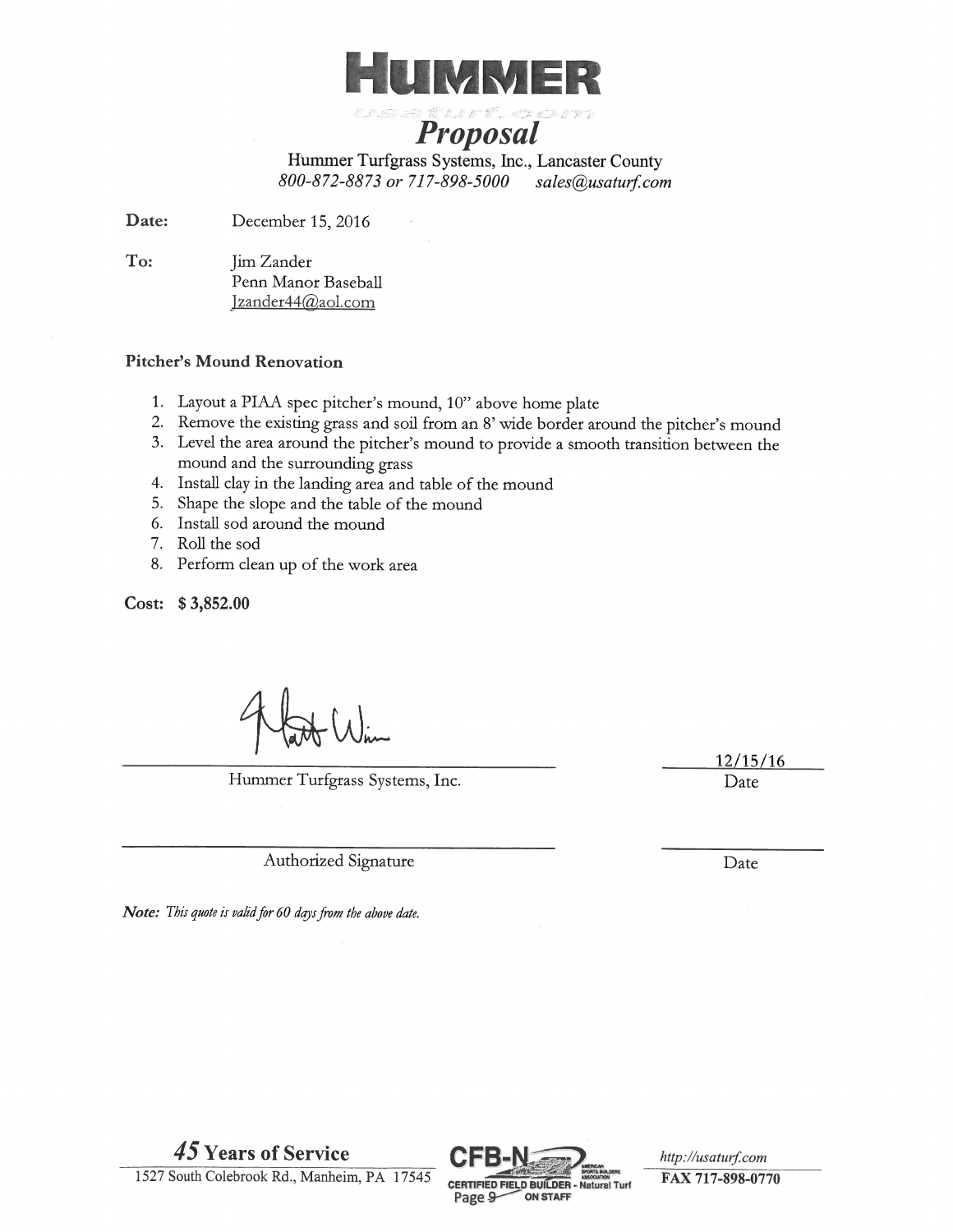## PENN MANOR SCHOOL DISTRICT

## January 3, 2017 Board Agenda

New employees for the 2016-2017 school year:

Heiser, Courtney M. - secondary professional employee, full-time, long-term substitute, second semester, B.S. Degree, no experience, Step 1, \$43,087 [\$22,110.08 prorated 93 days plus 4.5 in-service days], pending receipt of required documents. Assignment: Math Teacher/Penn Manor High School

Miss Heiser graduated from Bloomsburg University in May 2013 with a BS in Mathematics. She completed her student teaching at Shikellamy High School. Courtney worked as a long-term substitute. first semester, teaching Mathematics at Penn Manor High School.

Jones, Matthew D. - elementary professional employee, full-time, permanent position, second semester, Masters' Degree, 14 years experience, Step 13, \$61,567 [\$30,135.72 prorated 93 days], pending receipt of required documents. Assignment: Grade 4 Teacher/Hambright Elementary School

Mr. Jones graduated from Shippensburg University in May 2002 with a BS in elementary education. Matthew earned a Masters' Degree in Educational Administration from Rider University in December 2008. He taught grades 1 and 3 at J.V.B. Wicoff Elementary School in Plainsboro, New Jersey for the past 14 years. Matthew was named "Educator of the Year" in 2015-2016 by West Windsor-Plainsboro Regional School District.

Schuck, Matthew T. - elementary professional employee, full-time, permanent position, second semester, B.S. Degree, no experience, Step 1, \$43,087 +\$1,200 = \$44,287 [\$22,143.55 prorated 93 days plus 2 transition days], pending receipt of required documents. Assignment: Emotional Support Teacher/ **Central Manor Elementary School** 

Mr. Schuck graduated from Millersville University in December 2016 with a BS in special education PK-8 and elementary education PK-4. Matthew completed his student teaching assignment at Eshleman Elementary School teaching Grade 4 from August-October 2016. He also spent 5 weeks at Landisville Middle School in a Life Skills Support class teaching students in grades 7-9 as part of his block experience.

Simmons, Emily E. - elementary professional employee, full-time, long-term substitute, second semester, B.S. Degree, no experience, Step 1, \$43,087 [\$21,089.61 prorated 93 days], pending receipt of required documents. Assignment: Grade 1 Teacher/Martic Elementary School

Miss Simmons graduated from Kutztown University in 2014 with a BS in elementary education PK-4. Emily completed a semester one, long-term substitute assignment in this same position. She also completed a year-long substitute assignment with Penn Manor during the 2015-2016 school year.

Change in status [\*] for the 2016-2017 school year:

Klube, Jessica A.\* - elementary professional employee, full-time, permanent position, [change from Emotional Support Teacher/Central Manor Elementary School]. Assignment: Learning Support Teacher/Central Manor Elementary School/Semester 2

Pearson, Sophie J.\* - elementary professional employee, full-time, permanent position, effective January 4, 2017, B.S. Degree, .44 year experience, Step 1, \$43,087 +\$1,200 = \$44,287 [\$23,542,09 prorated 101 days], pending receipt of required documents. Assignment: Learning Support Teacher/Hambright **Elementary School** 

Miss Pearson graduated from West Chester University in May 2016 with a BS in early childhood education PK-4 and special education PK-8. Sophie has successfully completed a long-term substitute assignment during first semester in this same position.